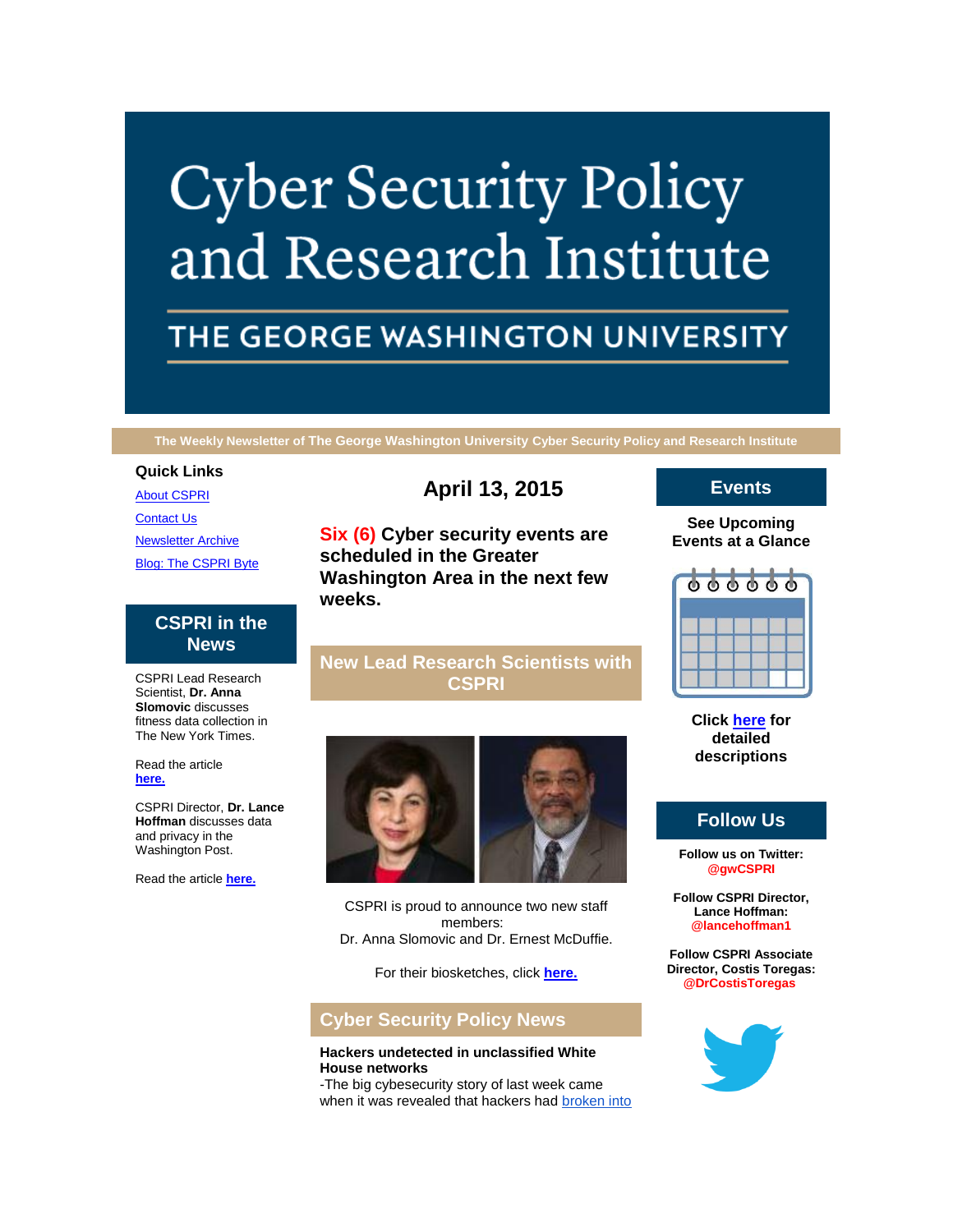unclassified networks at the White House and had been there undetected for several months. Early reports suggested Russian hackers were behind the intrusions, but Russia rejected that assertion. "It has become a kind of sport to blame everything on Russia," Kremlin spokesman Dmitry Peskov told reporters on a conference call on Wednesday. "But the key thing is that they wouldn't go searching for Russian submarines in the Potomac river, like it was the case in some other countries."

While government employees are being offered training to avoid spear-phishing attacks like the one likely used to infiltrate the White House, it's not clear that many offered are taking advantage of the instruction, reports NextGov. "After a White House hack that [reportedly](http://r20.rs6.net/tn.jsp?f=001QLuTVpPOEID7iUH1NM7x247JrwCWJTTgPMPq4JC2zyJx9UyUsNtLIEP0coNm3m_g18dylSz54_zOYpGIXV68Ye6LUko4wz0q7QqGD7j7GcpJBW9csOPHSZUSSblAEEc9aaKvhmBQHFIF_y5acoX1IPhjQFl41ieNPbh50bHB-mCyTi8hpGzmztVM1seA4-EXNkes1YaWVB-eflrnW-2ZQ0XeL8Xs1LeqMay8__VHecYrl9lN5xsECg==&c=UaqmzmxJdwrfY1fNdOcliBio3p7qvqY0ytBHSKVhftGnzdwR5_dI_Q==&ch=nDXpvo4c2P1zpm-gh8mJbjWkbEXT2qkBRAQe2Cf73ylv595bkTVwew==) was instigated by a malicious email from a compromised State Department account, State in March held a phishing email workshop,["writes](http://r20.rs6.net/tn.jsp?f=001QLuTVpPOEID7iUH1NM7x247JrwCWJTTgPMPq4JC2zyJx9UyUsNtLIEP0coNm3m_gNY66KqKWF4gIw3XEB7KP2vCqedPRH-1Jnmv6LJYve9CW9d-SUC2l1Bmo_q5EsrhYl_y8gu4XsyOcWUWNlzz8xwqs6E1xMMVUehBa219WDy5Q5q2SbKnlRg6-qcEt1f-Vr7FgE4B6rkJ2vsfeKdcnwqqvwjjv2dBpFnSyz67gxXvSjBYEZGjpcI9_SogbFog9ki0dONPHHydeA52dib2iBDONt6DLSXdFhBaxD7-Ef1jQWGjvSMNNSq-ARSSBb1F685pj1CHmFTU=&c=UaqmzmxJdwrfY1fNdOcliBio3p7qvqY0ytBHSKVhftGnzdwR5_dI_Q==&ch=nDXpvo4c2P1zpm-gh8mJbjWkbEXT2qkBRAQe2Cf73ylv595bkTVwew==) Aliya Sternstein. "All federal security employees were invited to participate in the 90-minute online training session. But no one from the White House watched."

#### **China tampers with web traffic**

-China has been [actively diverting unencrypted](http://r20.rs6.net/tn.jsp?f=001QLuTVpPOEID7iUH1NM7x247JrwCWJTTgPMPq4JC2zyJx9UyUsNtLIEP0coNm3m_g34pxCRgqS3F0AVLRZnpujzJrpfUe1TP7LHK7M31-GBYfWhP1U_8AOiaNuuhjbdfm9rfawVhSgLMuAnIZY_0ha9zNg4m5_GegLC8k87Ys17Stq2sVC23haOZWXH_JKwQ4AV69ui1yUoD_97laMm7C-b7O9c8LDln7nhB9JP51VVOMkf3WyY2jhw==&c=UaqmzmxJdwrfY1fNdOcliBio3p7qvqY0ytBHSKVhftGnzdwR5_dI_Q==&ch=nDXpvo4c2P1zpm-gh8mJbjWkbEXT2qkBRAQe2Cf73ylv595bkTVwew==)  [Web trafficd](http://r20.rs6.net/tn.jsp?f=001QLuTVpPOEID7iUH1NM7x247JrwCWJTTgPMPq4JC2zyJx9UyUsNtLIEP0coNm3m_g34pxCRgqS3F0AVLRZnpujzJrpfUe1TP7LHK7M31-GBYfWhP1U_8AOiaNuuhjbdfm9rfawVhSgLMuAnIZY_0ha9zNg4m5_GegLC8k87Ys17Stq2sVC23haOZWXH_JKwQ4AV69ui1yUoD_97laMm7C-b7O9c8LDln7nhB9JP51VVOMkf3WyY2jhw==&c=UaqmzmxJdwrfY1fNdOcliBio3p7qvqY0ytBHSKVhftGnzdwR5_dI_Q==&ch=nDXpvo4c2P1zpm-gh8mJbjWkbEXT2qkBRAQe2Cf73ylv595bkTVwew==)estined for its top online search service - Baidu.com - so that some visitors from outside of the country were unwittingly enlisted in a novel and unsettling series of denial-of-service attacks aimed at sidelining sites that distribute anti-censorship tools, according to research released this week. According to independent security reporter Brian Krebs, "The findings, published in a joint paper today by researchers with University of Toronto's Citizen Lab, the International Computer Science Institute (ICSI) and the University of California, Berkeley**,**track a remarkable development in China's increasingly public display of its evolving cyber warfare prowess."

#### **Paul promises to end NSA bulk collection if elected**

-Sen. Rand Paul (R-Ky.) said he would end the National Security Agency's bulk collection of Americans' phone records on his first day in the White House, if elected. The Hill [quotes](http://r20.rs6.net/tn.jsp?f=001QLuTVpPOEID7iUH1NM7x247JrwCWJTTgPMPq4JC2zyJx9UyUsNtLIEP0coNm3m_ge2hYB3dmPrC-0YBWYHcFkCY1apKpQiRS0VTGv-OvZcB_fqVHh1AvDj2g2kIYLM20bldCwJ69VnbJYb-skO9f5SL-8OiNT3lnuRSQTRKMaZT21XNWXJPKuwrvPsW-iDRclj9zih9PoygL_iwRo_MIglirkdeNhl_1qGjNsZqO-_4VsU8SY5B8ha3Pa5NYc35GEfTkg3rwETE=&c=UaqmzmxJdwrfY1fNdOcliBio3p7qvqY0ytBHSKVhftGnzdwR5_dI_Q==&ch=nDXpvo4c2P1zpm-gh8mJbjWkbEXT2qkBRAQe2Cf73ylv595bkTVwew==) the nowofficial candidate for president: "The president created this vast dragnet by executive order. And as president on day one, I would immediately end this unconstitutional surveillance," he said in a Kentucky speechTuesday announcing his presidential bid.

-The U.S. government started keeping secret records of Americans' international telephone calls nearly a decade before the Sept. 11 terrorist attacks, harvesting billions of calls in a program